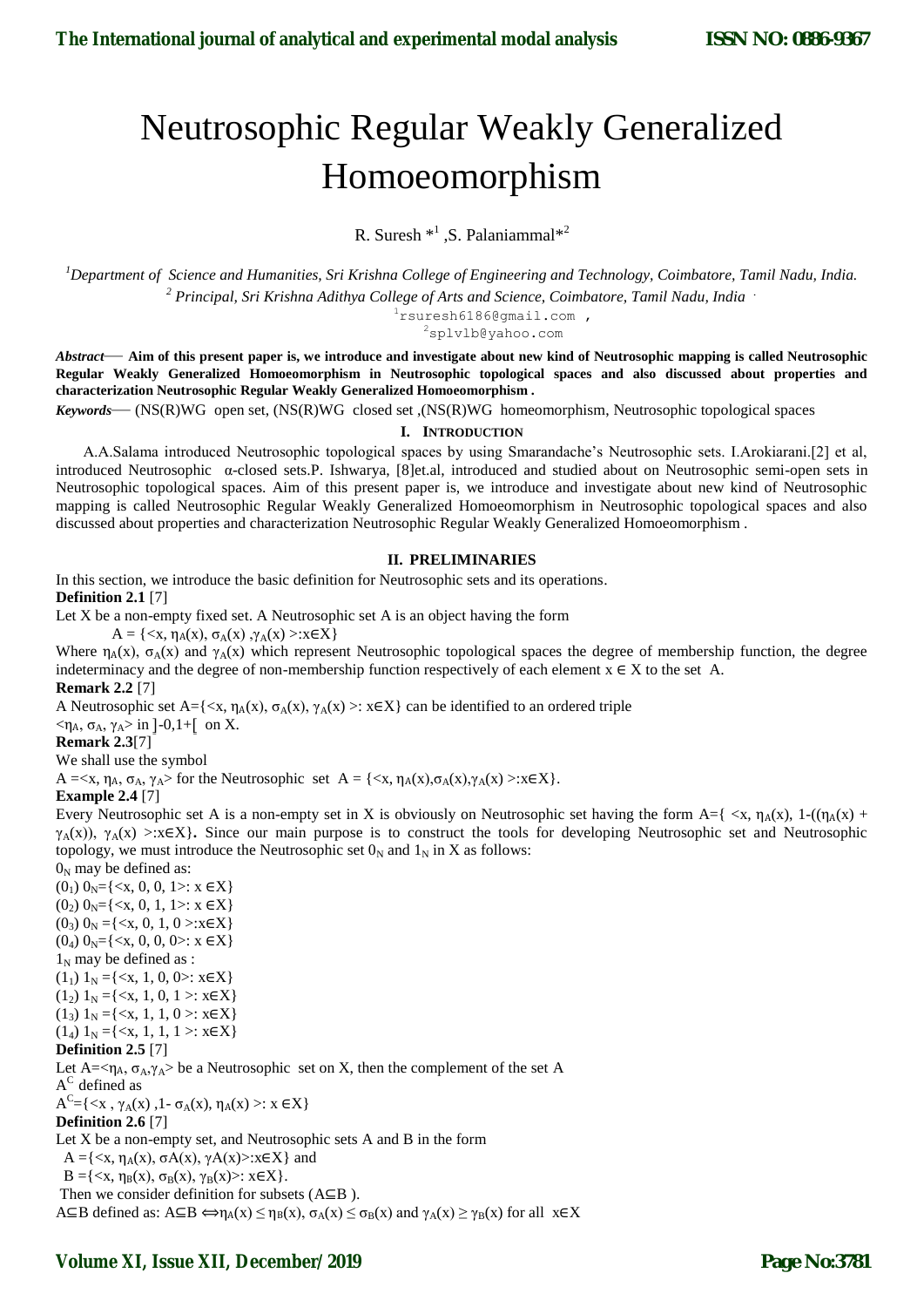**Proposition 2.7** [7] For any Neutrosophic set A, then the following condition are holds: (i)  $0_N \subseteq A$ ,  $0_N \subseteq 0_N$ (ii)  $A \subseteq 1_N$ ,  $1_N \subseteq 1_N$ **Definition 2.8** [7] Let X be a non-empty set, and A= $\langle x, \eta_B(x), \sigma_A(x), \gamma_A(x) \rangle$ , B = $\langle x, \eta_B(x), \sigma_B(x), \gamma_B(x) \rangle$  be two Neutrosophic sets. Then (i) A∩B defined as :A∩B =  $\langle x, \eta_A(x) \Lambda \eta_B(x), \sigma_A(x) \Lambda \sigma_B(x), \gamma_A(x) \nu_{\gamma_B(x)} \rangle$ (ii) A∪B defined as :A∪B =  $\langle x, \eta_A(x) \lor \eta_B(x), \sigma_A(x) \lor \sigma_B(x), \gamma_A(x) \land \gamma_B(x) \rangle$ **Proposition 2.9** [7] For all A and B are two Neutrosophic sets then the following condition are true: (i)  $(A \cap B)^C = A^C \cup B^C$ (ii)  $(A \cup B)^C = A^C \cap B^C$ . **Definition 2.10** [11] A Neutrosophic topology is a non-empty set X is a family  $\tau_N$  of Neutrosophic subsets in X satisfying the following axioms: (i)  $0_N$ ,  $1_N \in \tau_N$ , (ii)  $G_1 \cap G_2 \in \tau_N$  for any  $G_1$ ,  $G_2 \in \tau_N$ , (iii)  $\bigcup G_i \in \tau_N$  for any family  $\{G_i \mid i \in J \} \subseteq \tau_N$ . the pair  $(X, \tau_N)$  is called a Neutrosophic topological space. The element Neutrosophic topological spaces of  $\tau_N$  are called Neutrosophic open sets. A Neutrosophic set A is closed if and only if  $A^C$  is Neutrosophic open. **Example 2.11**[11] Let  $X = \{x\}$  and  $A_1 = \{ \langle x, 0.6, 0.6, 0.5 \rangle : x \in X \}$  $A_2 = \{ \langle x, 0.5, 0.7, 0.9 \rangle : x \in X \}$  $A_3 = \{ \langle x, 0.6, 0.7, 0.5 \rangle : x \in X \}$  $A_4 = \{ \langle x, 0.5, 0.6, 0.9 \rangle : x \in X \}$ Then the family  $\tau_N = \{0_N, 1_N, A_1, A_2, A_3, A_4\}$  is called a Neutrosophic topological space on X. **Definition 2.12**[11] Let  $(X, \tau_N)$  be Neutrosophic topological spaces and A={<x,ηA(x), $\sigma_A(x), \gamma_A(x) > x \in X$ } be a Neutrosophic set in X. Then the Neutrosophic closure and Neutrosophic interior of A are defined by Neu-cl(A)=∩{K:K is a Neutrosophic closed set in X and  $A \subseteq K$ } Neu-int(A)=∪{G:G is a Neutrosophic open set in X and  $G\subseteq A$ }. **Definition 2.13**  Let  $(X, \tau_N)$  be a Neutrosophic topological space. Then A is called (i) Neutrosophic regular Closed set [2] (Neu-RCS in short) if A=Neu-Cl(Neu-Int(A)), (ii) Neutrosophic  $\alpha$ -Closed set[2] (Neu- $\alpha$ CS in short) if Neu-Cl(Neu-Int(Neu-Cl(A))) $\subseteq$ A, (iii) Neutrosophic semi Closed set [8] (Neu-SCS in short) if Neu-Int(Neu-Cl(A)) $\subseteq$ A, (iv) Neutrosophic pre Closed set [12] (Neu-PCS in short) if Neu-Cl(Neu-Int(A))⊆A, **Definition 2.14**  Let  $(X, \tau_N)$  be a Neutrosophic topological space. Then A is called (i). Neutrosophic regular open set [2](Neu-ROS in short) if A=Neu-Int(Neu-Cl(A)), (ii). Neutrosophic  $\alpha$ -open set [2](Neu- $\alpha$ OS in short) if A⊆Neu-Int(Neu-Cl(Neu-Int(A))), (iii). Neutrosophic semi open set  $[8]$ (Neu-SOS in short) if A⊆Neu-Cl(Neu-Int(A)), (iv).Neutrosophic pre open set [13] (Neu-POS in short) if A⊆Neu-Int(Neu-Cl(A)), **Definition 2.15** Let  $(X, \tau_N)$  be a Neutrosophic topological space. Then A is called (i).Neutrosophic generalized closed set[4](Neu-GCS in short) if Neu-cl(A)⊆U whenever  $A \subseteq U$  and U is a Neu-OS in X, (ii).Neutrosophic generalized semi closed set[12] (Neu-GSCS in short) if Neu-scl(A)⊆U Whenever A⊆U and U is a Neu-OS in X, (iii).Neutrosophic  $\alpha$  generalized closed set [9](Neu- $\alpha$ GCS in short) if Neu- $\alpha$ cl(A)⊆U whenever A⊆U and U is a Neu-OS in X, (iv).Neutrosophic generalized alpha closed set [5] (Neu-GαCS in short) if Neu-αcl(A)⊆U whenever A⊆U and U is a Neu-αOS in X . The complements of the above mentioned Neutrosophic closed sets are called their respective Neutrosophic open sets. **Definition 2.16.** [7] An IFS A is said to be an *Neutrosophic regular weakly generalized closed set* (NS(RWG)CS in short) if  $cl(int(A)) \subset U$  whenever  $A \subset U$  and U is an NSROS in X. **Definition 2.17.** [9] A mapping f:  $(X, NS<sub>1</sub>) \rightarrow (Y, NS<sub>2</sub>)$  is called an *Neutrosophic regular weakly generalized continuous* 

(NSRWG continuous in short) if  $f^{-1}(B)$  is an NSRWGCS in  $(X, NS_{\tau})$  for every NSCS B of  $(Y, NS_{\sigma})$ 

**Definition 2.18.** [8] A mapping f:  $(X, NS<sub>\tau</sub>) \rightarrow (Y, NS<sub>\sigma</sub>)$  is called an *Neutrosophic regular weakly generalized irresolute* (NSRWG irresolute in short) if  $f^{-1}(B)$  is an NSRWGCS in f:  $(X, NS_{\tau})$  for every NSRWGCS B of  $(Y, NS_{\sigma})$ .

# **3. Neutrosophicregular weakly generalized homeomorphism**

# **Definition 3.1.**

A bijective mapping f:  $(X, NS_{\tau}) \rightarrow (Y, NS_{\sigma})$  is called an Neutrosophic regular weakly generalized homeomorphism  $(NS(R)WG$  homeomorphism in short) if f and f<sup>-1</sup> are NS(R)WG continuous mappings.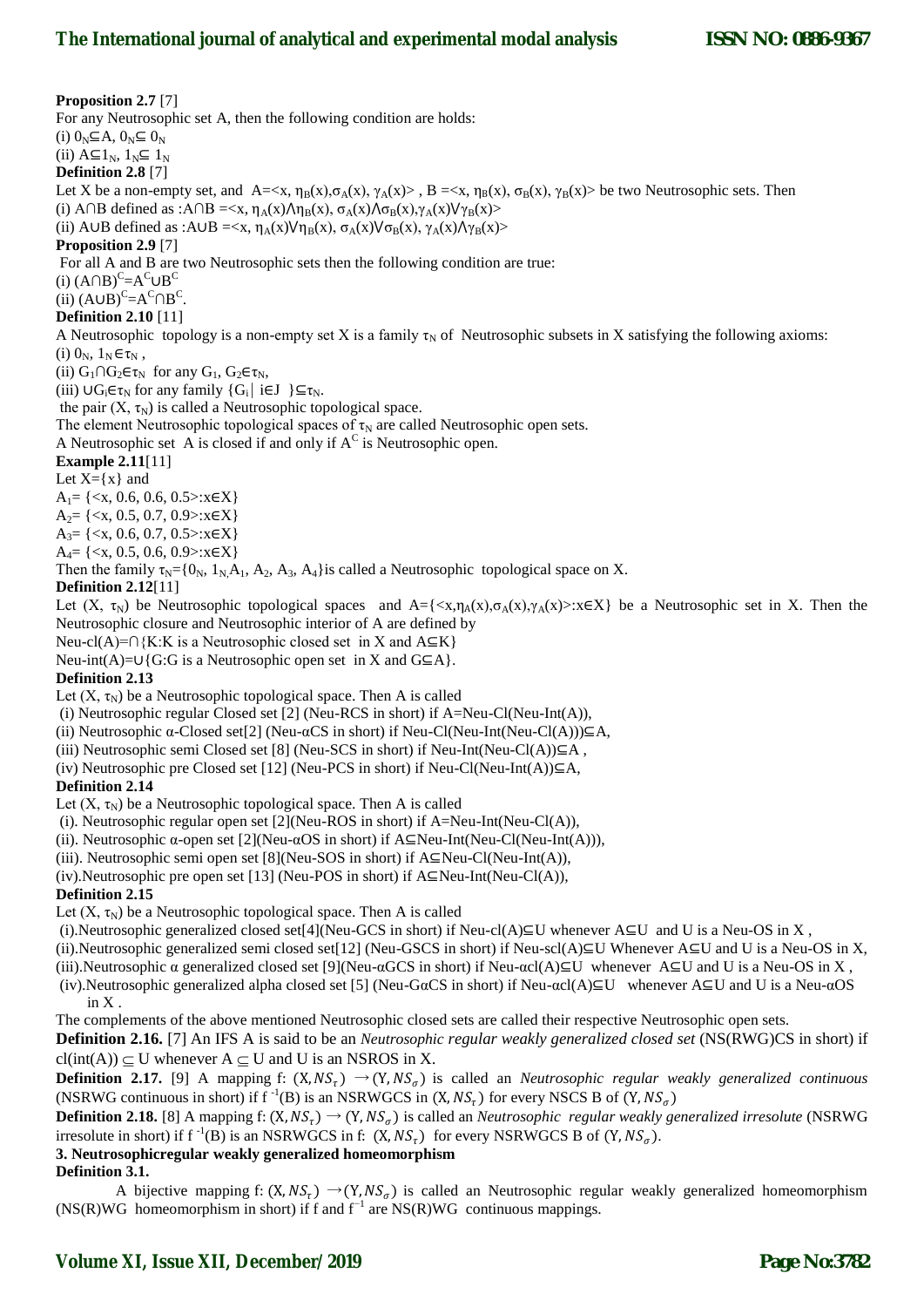# **Example 3.2.**

Let  $X = \{a, b, c\}$ ,  $Y = \{u, v, w\}$  and  $G_1 = \langle x, \frac{2}{10} \rangle$  $\frac{2}{10}$ ,  $\frac{5}{10}$  $\frac{5}{10}, \frac{5}{10}$ ,  $\left(\frac{3}{10}\right)$  $\frac{3}{10}$ ,  $\frac{5}{10}$  $\frac{5}{10}, \frac{6}{10}$ ,  $\left(\frac{3}{10}\right)$  $\frac{3}{10}$ ,  $\frac{5}{10}$  $\frac{5}{10}, \frac{7}{10}$  >,  $G_2 = \langle y, \frac{9}{10} \rangle$  $\frac{9}{10}$ ,  $\frac{5}{10}$  $\frac{5}{10}, \frac{1}{10}$ ,  $\left(\frac{8}{10}\right)$  $\frac{8}{10}$ ,  $\frac{5}{10}$  $\frac{5}{10}, \frac{1}{10}$ ,  $\left(\frac{9}{10}\right)$  $\frac{9}{10}$ ,  $\frac{5}{10}$  $\frac{5}{10}, \frac{1}{10}$  >.

Then  $NS_{\tau} = \{0_{NS}, G_1, 1_{NS}\}\$ and  $NS_{\sigma} = \{0_{NS}, G_2, 1_{NS}\}\$ are NSTS on X and Y respectively. Consider a bijective mapping f:  $(X, NS_{\tau}) \rightarrow (Y, NS_{\sigma})$  defined as f(a)= u f(b) = v and f(c) = w. Then f and f<sup>-1</sup> are NS(R)WG continuous mappings. Hence f is a NS(R)WG homeomorphism.

# **Theorem 3.3.**

Every NS homeomorphism is a NS(R)WG homeomorphism but not conversely.

## **Proof:**

Let f:  $(X, NS_{\tau}) \rightarrow (Y, NS_{\sigma})$  be an NS homeomorphism. Then f and f<sup>-1</sup> are NS continuous mappings. This implies f and f<sup>-1</sup> are NS(R)WG continuous mappings. Hence f is a NS(R)WG homeomorphism

# **Example 3.4.**

Let  $X = \{a, b, c\}$ ,  $Y = \{u, v, w\}$  and

 $G_1 = \langle x, \frac{2}{10} \rangle$  $\frac{2}{10}$ ,  $\frac{5}{10}$  $\frac{5}{10}, \frac{7}{10}$ ,  $\left(\frac{3}{10}\right)$  $\frac{3}{10}$ ,  $\frac{5}{10}$  $\frac{5}{10}, \frac{7}{10}$ ,  $\left(\frac{4}{10}\right)$  $\frac{4}{10}$ ,  $\frac{5}{10}$  $\frac{5}{10}, \frac{6}{10}$  >,  $G_2 = \langle y, \frac{9}{10} \rangle$  $\frac{9}{10}$ ,  $\frac{5}{10}$  $\frac{5}{10}, \frac{1}{10}$ ,  $\left(\frac{6}{10}\right)$  $\frac{6}{10}$ ,  $\frac{5}{10}$  $\frac{5}{10}, \frac{3}{10}$ ,  $\left(\frac{7}{10}\right)$  $\frac{7}{10}$ ,  $\frac{5}{10}$  $\frac{5}{10}, \frac{3}{10}$  >.

Then  $NS_{\tau} = \{0_{\text{NS}}, G_1, 1_{\text{NS}}\}$  and  $NS_{\sigma} = \{0_{\text{NS}}, G_2, 1_{\text{NS}}\}$  are NSTS on X and Y respectively. Consider a bijective mapping

f:  $(X, NS<sub>r</sub>) \rightarrow (Y, NS<sub>s</sub>)$  defined as f(a)= u f(b) = v and f(c) = w. Then f is a NS(R)WG homeomorphism but not an NS homeomorphism, since f and  $f^{-1}$  are not NS continuous mappings.

# **Theorem 3.5.**

Let f:  $(X, NS_{\tau}) \rightarrow (Y, NS_{\sigma})$  be an NS(R)WG homeomorphism from an NSTS  $(X, NS_{\tau})$  into an NSTS  $(Y, NS_{\sigma})$ . Then f is a NS homeomorphism if  $(X, NS_{\tau})$  and  $(Y, NS_{\sigma})$  are NS rwT<sub>1</sub> spaces.

# **Proof:**

Let B be an NSCS in Y. By hypothesis,  $f^{-1}(B)$  is a NS(R)WG CS in X. Since  $(X, NS_{\tau})$  is a NS rwT<sub>1</sub> space,  $f^{-1}(B)$  is a NSCS in X.

Hence f is a NS continuous mapping. Also by hypothesis, f<sup>-1</sup>:  $(Y, NS_{\sigma}) \rightarrow (X, NS_{\tau})$ is a NS(R)WG continuous mapping. Let A be an NSCS in X. Then  $(f^{-1})^{-1}(A) = f(A)$  is a NS(R)WG CS in Y,by hypothesis. Since  $(Y, NS_{\sigma})$  is a NS rwT<sub> $\frac{1}{2}$ </sub> space, f (A) is a NSCS

in Y. Hence  $f^{-1}$  is a NS continuous mapping. Thus f is a NS homeomorphism.

# **Theorem 3.6.**

Every NS  $\alpha$  homeomorphism is a NS(R)WG homeomorphism but not conversely.

## **Proof:**

Let f:  $(X, NS_{\tau}) \rightarrow (Y, NS_{\sigma})$  be an NS  $\alpha$  homeomorphism. Then f and f<sup>-1</sup> are NS  $\alpha$  continuous mappings. This implies f and f<sup>-1</sup> are NS(R)WG continuous mappings.Hence f is a NS(R)WG homeomorphism.

**Example 3.7.**   $X = \{a, b, c\}$ ,  $Y = \{u, v, w\}$  and  $G_1 = \langle x, \frac{4}{10} \rangle$  $\frac{4}{10}$ ,  $\frac{5}{10}$  $\frac{5}{10}, \frac{5}{10}$ ,  $\left(\frac{4}{10}\right)$  $\frac{4}{10}$ ,  $\frac{5}{10}$  $\frac{5}{10}, \frac{6}{10}$ ,  $\left(\frac{5}{10}\right)$  $\frac{5}{10}$ ,  $\frac{5}{10}$  $\frac{5}{10}, \frac{5}{10}$  >,  $G_2 = \langle y, \frac{7}{10} \rangle$  $\frac{7}{10}$ ,  $\frac{5}{10}$  $\frac{5}{10}, \frac{3}{10}$ ,  $\left(\frac{8}{10}\right)$  $\frac{8}{10}$ ,  $\frac{5}{10}$  $\frac{5}{10}, \frac{2}{10}$ ,  $\left(\frac{6}{10}\right)$  $\frac{6}{10}$ ,  $\frac{5}{10}$  $\frac{5}{10}, \frac{2}{10}$  >. Then

 $NS_{\tau} = \{0_{\text{NS}}, G_1, 1_{\text{NS}}\}$  and  $NS_{\sigma} = \{0_{\text{NS}}, G_2, 1_{\text{NS}}\}$  are NSTS on X and Y respectively.

Consider a bijective mapping  $f : (X, NS<sub>\tau</sub>) \rightarrow (Y, NS<sub>\sigma</sub>)$  defined as  $f(a)= u f(b) = v$  and  $f(c) = w$ . Then f is a NS(R)WG homeomorphism but not an NS  $\alpha$  homeomorphism, since f and f<sup>-1</sup> are not NS  $\alpha$  continuous mappings.

# **Theorem 3. 8.**

Every NS(G) homeomorphism is a NS(R)WG homeomorphism but not conversely.

## **Proof:**

Let f:  $(X, NS_{\tau}) \to (Y, NS_{\sigma})$  be an NS G homeomorphism. Then f and f<sup>-1</sup> are NS G continuous mappings. This implies f and f<sup>-1</sup> are NS(R)WG continuous mappings.Hence f is a NS(R)WG homeomorphism.

**Example 3.9.**  $X = \{a, b, c\}$ ,  $Y = \{u, v, w\}$  and  $G_1 = \langle x, \frac{2}{10} \rangle$  $\frac{2}{10}$ ,  $\frac{5}{10}$  $\frac{5}{10}, \frac{8}{10}$ ,  $\left(\frac{2}{10}\right)$  $\frac{2}{10}$ ,  $\frac{5}{10}$  $\frac{5}{10}, \frac{7}{10}$ ,  $\left(\frac{1}{10}\right)$  $\frac{1}{10}$ ,  $\frac{5}{10}$  $\frac{5}{10}, \frac{8}{10}$  >,

$$
G_2 = \langle y, \left(\frac{9}{10}, \frac{5}{10}, \frac{1}{10}\right), \left(\frac{8}{10}, \frac{5}{10}, \frac{1}{10}\right), \left(\frac{9}{10}, \frac{5}{10}, \frac{1}{10}\right) \rangle.
$$

Then  $NS_{\tau} = \{0_{NS}, G_1, 1_{NS}\}\$  and  $NS_{\sigma} = \{0_{NS}, G_2, 1_{NS}\}\$  are NSTS on X and Y respectively. Consider a bijective mapping

f:  $(X, NS<sub>r</sub>) \rightarrow (Y, NS<sub>σ</sub>)$  defined as f(a)= u f(b) = v and f(c) = w. Then f is a NS(R)WG homeomorphism but not an NS G homeomorphism, since f and  $f^{-1}$  are not NS G continuous mappings.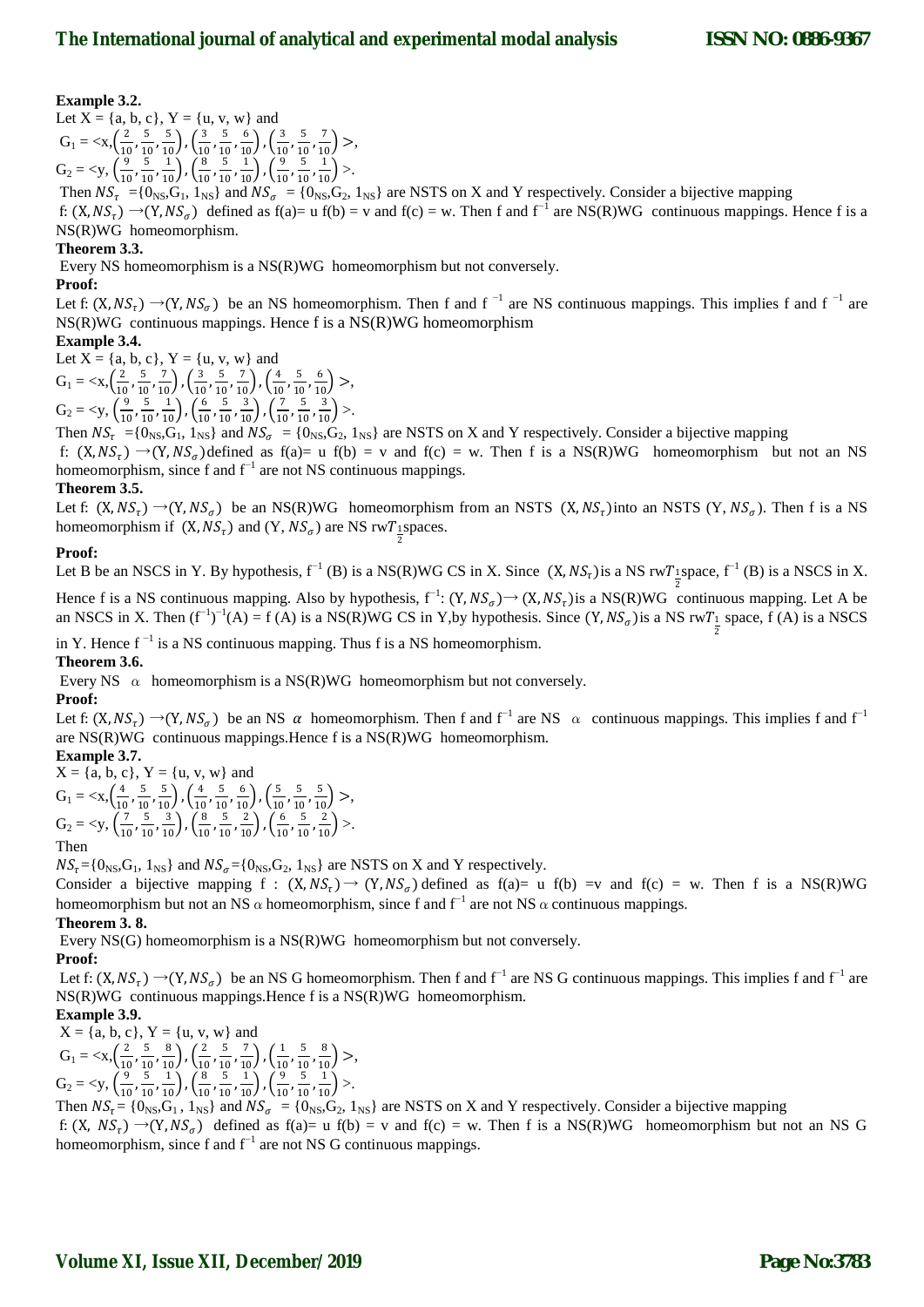## **Theorem 3.10.**

Every  $NS(\alpha G)$  homeomorphism is a  $NS(R)WG$  homeomorphism but not conversely. **Proof:** 

Let f:  $(X, NS_{\tau}) \rightarrow (Y, NS_{\sigma})$  be an NSaG homeomorphism. Then f and f<sup>-1</sup> are NSaG continuous mappings. This implies f and f<sup>-1</sup> are NS(R)WG continuous mappings.

## **Example 3.11.**

 $X = \{a, b, c\}$ ,  $Y = \{u, v, w\}$  and  $G_1 = \langle x, \frac{5}{10} \rangle$  $\frac{5}{10}$ ,  $\frac{5}{10}$  $\frac{5}{10}, \frac{5}{10}$ ,  $\left(\frac{6}{10}\right)$  $\frac{6}{10}$ ,  $\frac{5}{10}$  $\frac{5}{10}, \frac{4}{10}$ ,  $\left(\frac{7}{10}\right)$  $\frac{7}{10}$ ,  $\frac{5}{10}$  $\frac{5}{10}, \frac{3}{10}$  >,  $G_2 = \langle y, \left( \frac{6}{10} \right) \rangle$  $\frac{6}{10}$ ,  $\frac{5}{10}$  $\frac{5}{10}, \frac{3}{10}$ ,  $\left(\frac{5}{10}\right)$  $\frac{5}{10}$ ,  $\frac{5}{10}$  $\frac{5}{10}, \frac{5}{10}$ ,  $\left(\frac{5}{10}\right)$  $\frac{5}{10}$ ,  $\frac{5}{10}$  $\frac{5}{10}, \frac{4}{10}$  >.

Then  $NS_{\tau} = \{0_{NS}, G_1, 1_{NS}\}$  and  $NS_{\sigma} = \{0_{NS}, G_2, 1_{NS}\}$  are NSTS on X and Y respectively. Consider a bijective mapping f:  $(X, NS_{\tau}) \rightarrow (Y, NS_{\sigma})$  defined as  $f(a)=u f(b) = v$  and  $f(c) = w$ .

Then f is a NS(R)WG homeomorphism but not an NSαG homeomorphism, since f and f<sup>-1</sup> are not NSαG continuous mappings. **Theorem 3 .12.** 

Let f:  $(X, NS_{\tau}) \rightarrow (Y, NS_{\sigma})$  be a bijective mapping from an NSTS  $(X, NS_{\tau})$  into an NSTS  $(Y, NS_{\sigma})$ , then the following statements are equivalent.

(a) f is a  $NS(R)WG$  OM,

(b) f is a NS(R)WG CM,

(c) f<sup>-1</sup>: (Y,  $NS_{\sigma}$ ) → (X,  $NS_{\tau}$ ) is a NS(R)WG continuous mapping.

## **Proof:**

(a)  $\Rightarrow$  (b): Let A be an NSCS in X, then A<sup>C</sup> is a NS OS in X. By hypothesis,  $f(A^C) = (f(A))^C$  is a NS(R)WG OS in Y. Therefore  $f(A)$ is a NS(R)WG CS in Y. Hence f is a NS(R)WG CM.

(b)  $\Rightarrow$  (c): Let B be an NSCS in X. Since f is a NS(WG)CM, f (A) =  $(f^{-1})^{-1}$  (A) is a NS(R)WG CS in Y. Hence  $f^{-1}$  is a NS(R)WG continuous mapping.

(c) ⇒ (a): Let A be an NS OS in X. By hypothesis,  $(f^{-1})^{-1}(A) = f(A)$  is a NS(R)WG OS in Y. Hence f is a NS(R)WG OM. **Corollary 3.13.** 

Let f:  $(X, NS_{\tau}) \rightarrow (Y, NS_{\sigma})$  be a bijective mapping from an NSTS  $(X, NS_{\tau})$  into an NSTS  $(Y, NS_{\sigma})$ . If f is a NS(R)WG continuous mapping, then the following statements are equivalent.

(a). f is a NS(R)WG CM,

 $(b)$ . f is a NS $(R)$ WG OM,

(c). f is a NS(R)WG homeomorphism.

#### **Theorem 3.14.**

The composition of two NS(R)WG homeomorphism need not be an NS(R)WG homeomorphism in general. **Proof:** 

Let  $X = \{a, b\}$ ,  $Y = \{c, d\}$  and  $Z = \{u, v\}$  and  $G_1 = \langle x, \frac{8}{10} \rangle$  $\frac{8}{10}$ ,  $\frac{5}{10}$  $\frac{5}{10}, \frac{2}{10}$ ,  $\left(\frac{6}{10}\right)$  $\frac{6}{10}$ ,  $\frac{5}{10}$  $\frac{5}{10}, \frac{4}{10}$  >,  $G_2 = \lt y, \left(\frac{5}{10}\right)$  $\frac{5}{10}$ ,  $\frac{5}{10}$  $\frac{5}{10}$ ,  $\frac{6}{10}$ ),  $\left(\frac{5}{10}\right)$  $\frac{5}{10}$ ,  $\frac{5}{10}$  $\frac{5}{10}, \frac{4}{10}$  >.  $G3 = \langle z, \frac{6}{10} \rangle$  $\frac{6}{10}$ ,  $\frac{5}{10}$  $\frac{5}{10}, \frac{3}{10}$ ,  $\left(\frac{5}{10}\right)$  $\frac{5}{10}$ ,  $\frac{5}{10}$  $\frac{5}{10}, \frac{5}{10}$  >.

Then  $NS_{\tau} = \{0_{\text{NS}}, G_1, 1_{\text{NS}}\}$ ,  $NS_{\sigma} = \{0_{\text{NS}}, G_2, 1_{\text{NS}}\}$  and  $NS_{\delta} = \{0_{\text{NS}}, G_3, 1_{\text{NS}}\}$  are NSTS on X, Y and Z respectively. Consider a bijective mapping f:  $(X, NS_{\tau}) \rightarrow (Y, NS_{\sigma})$ defined as  $f(a) = c, f(b) = d$  and  $g : (Y, NS_{\sigma}) \rightarrow (Z, NS_{\delta})$  by  $g(c) = u, g(d) = v$ . Then f and  $f^{-1}$  are NS(R)WG continuous mappings. Also g and  $g^{-1}$  are NS(R)WG continuous mappings. Hence f and g are NS(R)WG homeomorphism. But the composition gof:  $X \rightarrow Z$  is not an NS(R)WG homeomorphism, since gof is not an NS(R)WG continuous mapping.

## **Theorem 3 . 15.**

Let f:  $(X, NS_{\tau}) \rightarrow (Y, NS_{\sigma})$  and g:  $(Y, NS_{\sigma}) \rightarrow (Z, NS_{\delta})$  be two NS(R)WG homeomorphisms and  $(Y, NS_{\sigma})$ an NS rw $T_{\frac{1}{2}}$ space. Then g o f is a NS(R)WG homeomorphism.

## **Proof:**

Let A be an NSCS in Z. Since g:  $(Y, NS_{\sigma}) \rightarrow (Z, NS_{\delta})$  is a NS(R)WG continuous mapping, g<sup>-1</sup> (A) is a NS(R)WG CS in Y. Then  $g^{-1}(A)$  is a NSCS in Y as  $(Y, NS_{\sigma})$  is a NSrwT<sub>1</sub> space. Also since f:  $(X, NS_{\tau}) \rightarrow (Y, NS_{\sigma})$  is a NS(R)WG continuous mapping,  $f^{-1}(g^{-1}(A)) = (gof)^{-1}(A)$  is a NS(R)WG CS in X. Hence gof is a NS(R)WG continuous mapping. Let A be an NSCS in X. Since  $f^{-1}$ :  $(Y, NS_{\sigma})$  →  $(X, NS_{\tau})$  is a NS(R)WG continuous mapping,  $(f^{-1})^{-1}$  (A) = f(A) is a NS(R)WG CS in Y. Then f(A) is a NSCS in Y as  $(Y, NS_{\sigma})$  is a NS rwT<sub>1</sub> space. Also since  $g^{-1}$ :  $(Z, NS_{\delta}) \rightarrow (Y, NS_{\sigma})$  is a NS(R)WG continuous mapping,  $(g^{-1})^{-1}(f(A))=g(f(A))=(g\circ f)(A)$  is a NS(R)WG CS in Z. Therefore  $((g\circ f)^{-1})^{-1}(A)=(g\circ f)(A)$  is a NS(R)WG CS in Z. Hence  $(g\circ f)^{-1}$ 

is an NS(R)WG continuous mapping. Thus gof is a NS(R)WG homeomorphism.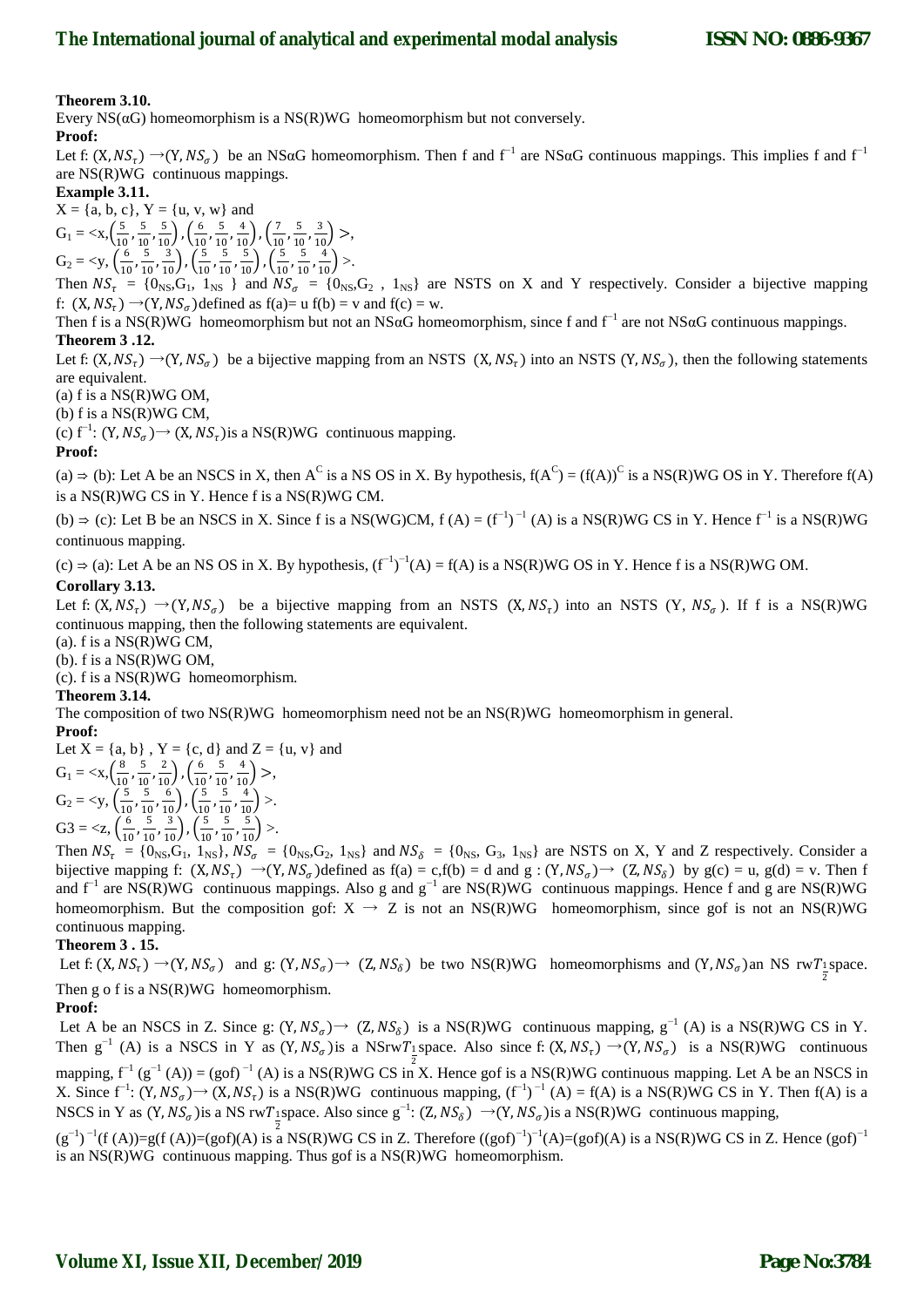# **4. Neutrosophic regular weakly generalized i\* homeomorphism**

# **Definition 4.1.**

A bijective mapping f:  $(X, NS<sub>r</sub>) \rightarrow (Y, NS<sub>g</sub>)$  is called an Neutrosophic regular weakly generalized i\* homeomorphism (NS WRGi\* homeomorphism in short) if f and f<sup>-1</sup>are NS(R)WG irresolute mappings.

# **Theorem 4 . 2.**

Every NS(R)WG i\* homeomorphism is a NS(R)WG homeomorphism but not conversely.

# **Proof:**

Let f:  $(X, NS_\tau) \rightarrow (Y, NS_\sigma)$  be an NS(R)WG i\* homeomorphism. Let B be an NSCS in Y. This implies B is a NS(R)WG CS in Y. By hypothesis,  $f^{-1}(B)$  is a NS(R)WG CS in X. Hence f is a NS(R)WG continuous mapping. Similarly we can prove  $f^{-1}$  is a NS(R)WG continuous mapping. Hence f and f<sup>-1</sup> are NS(R)WG continuous mapping. Thus f is a NS(R)WG homeomorphism. **Example 4.3.** 

 $X = \{a, b, c\}, Y = \{u, v, w\}$  and  $G_1 = \langle x, \frac{3}{10} \rangle$  $\frac{3}{10}$ ,  $\frac{5}{10}$  $\frac{5}{10}, \frac{7}{10}$ ,  $\left(\frac{5}{10}\right)$  $\frac{5}{10}$ ,  $\frac{5}{10}$  $\frac{5}{10}, \frac{5}{10}$ ,  $\left(\frac{5}{10}\right)$  $\frac{5}{10}$ ,  $\frac{5}{10}$  $\frac{5}{10}, \frac{5}{10}$  >,  $G_2 = \lt y, \left(\frac{8}{10}\right)$  $\frac{8}{10}$ ,  $\frac{5}{10}$  $\frac{5}{10}, \frac{2}{10}$ ,  $\left(\frac{7}{10}\right)$  $\frac{7}{10}$ ,  $\frac{5}{10}$  $\frac{5}{10}, \frac{2}{10}$ ,  $\left(\frac{7}{10}\right)$  $\frac{7}{10}$ ,  $\frac{5}{10}$  $\frac{5}{10}, \frac{2}{10}$  >.

Then  $NS_{\tau} = \{0_{NS}, G_1, 1_{NS}\}\$ and  $NS_{\sigma} = \{0_{NS}, G_2, 1_{NS}\}\$ are NSTS on X and Y respectively. Consider a bijective mapping f:  $(X, NS_{\tau}) \rightarrow (Y, NS_{\sigma})$  defined as  $f(a)=u f(b) = v$  and  $f(c) = w$ .

Then f is a NS(WG) homeomorphism.

Let A =  $$  $\frac{3}{10}$ ,  $\frac{5}{10}$  $\frac{5}{10}, \frac{7}{10}$ ,  $\left(\frac{5}{10}\right)$  $\frac{5}{10}$ ,  $\frac{5}{10}$  $\frac{5}{10}, \frac{5}{10}$ ,  $\left(\frac{5}{10}\right)$  $\frac{5}{10}$ ,  $\frac{5}{10}$  $\frac{5}{10}, \frac{5}{10}$  >.

be an NSS in Y. Clearly A is a NS(R)WG CS in Y. But  $f^{-1}(A)$  is not an NS(R)WG CS in X. This implies f is not an NS(WG) irresolute mapping. Hence f is not an NS(R)WG i\* homeomorphism.

# **Theorem 4.4.**

Let f:  $(X, NS_\tau) \rightarrow (Y, NS_\sigma)$  be a bijective mapping from an NSTS  $(X, NS_\tau)$  into an NSTS  $(Y, NS_\sigma)$ , then the following statements are equivalent.

(a). f is a  $NS(R)WG$  i\* homeomorphism,

(b). f is a NS(R)WG irresolute and NS(R)WG i\*OM,

(c). f is a  $NS(R)WG$  irresolute and  $NS(R)WG$  i\*CM.

# **Proof:**

(a)  $\Rightarrow$  (b): Let f be an NS(R)WG i\* homeomorphism. Then f and f<sup>-1</sup> are NS(R)WG irresolute mappings. To prove that f is a NS(R)WG i\*OM, let A be an NS(R)WG OS in X. Since

 $f^{-1}: (Y, NS_{\sigma}) \rightarrow (X, NS_{\tau})$  is a NS(R)WG irresolute mapping,  $(f^{-1})^{-1}(A) = f(A)$  is a NS(R)WG OS in Y. Hence f is a NS(R)WG i\*OM.

**(b)**  $\Rightarrow$  **(a):** Let f be an NS(R)WG irresolute and NS(R)WG i\*OM.

To prove that  $f^{-1}$ :  $(Y, NS_{\sigma}) \rightarrow (X, NS_{\tau})$  is a NSRFWG irresolute mapping, let A be an NS(R)WG OS in X. Since f is aS(R)WG i\*OM, f(A) is a NS(R)WG OS in Y. Now  $(f^{-1})^{-1}$  (A) = f(A) is a NS(R)WG OS in Y. Therefore  $f^{-1}$ :  $(Y, NS_{\sigma}) \rightarrow (X, NS_{\tau})$  is a NS(R)WG irresolute mapping.

Hence f is a NS(R)WG i\* homeomorphism.

**(b)**  $\Rightarrow$  **(c):** Let f be an NS(R)WG irresolute and NS(R)WG i\*OM. To prove that f is a NS(R)WG \*C, let B be an NS(R)WG CS in X. Then B<sup>C</sup> is a NS(R)WG OS in X. Since f is a NS(R)WG \*OM,  $f(B^C) = (f(B))^C$  is a NS(R)WG OS in Y. Therefore  $f(B)$  is a NS(R)WG CS in Y. Hence f is a NS(R)WG i\*CM.

## $(c) \Rightarrow (b)$ :

Let f be an NS(R)WG irresolute and NS(R)WG i<sup>\*</sup>CM. To prove that f is a NS(R)WG i<sup>\*</sup>OM, let A be an NS(R)WG OS in X. Then  $A^C$  is a NS(R)WG CS in X. Since f is a NS(R)WG i\*CM,  $f(A^C) = (f(A))^C$  is a NS(R)WG CS in Y. Therefore  $f(A)$  is a NS(R)WG OS in Y. Hence f is a NS(R)WG i\*OM.

# **Theorem 4.6.**

The composition of two  $NS(R)WG$  i\* homeomorphism is a  $NS(R)WG$  i\*homeomorphism in general.

# **Proof:**

Let f:  $(X, NS_{\tau}) \rightarrow (Y, NS_{\sigma})$  and g:  $(Y, NS_{\sigma}) \rightarrow (Z, NS_{\delta})$  be any two NS(R)WG i\*homeomorphisms. Let A be an NS(R)WG CS in Z. Since g:  $(Y, NS_{\sigma}) \rightarrow (Z, NS_{\delta})$  is a NS(R)WG irresolute mapping, g<sup>-1</sup>(A) is a NS(WG)CS in Y. Also since f:  $(X, NS_{\tau}) \rightarrow$  $(Y, NS_{\sigma})$  is a NS(R)WG irresolute mapping,  $f^{-1}(g^{-1}(A)) = (g \circ f)^{-1}(A)$  is a NS(R)WG CS in X. Hence gof is a NS(R)WG irresolute mapping. Again, let A be an NS(WG)CS in X.Since  $f^{-1}$ :  $(Y, NS_{\sigma}) \rightarrow (X, NS_{\tau})$  is a NS(WG) irresolute mapping,  $(f^{-1})^{-1}(A) = f(A)$  is a NS(R)WG CS in Y. Also since  $g^{-1}$ :  $(Z, NS_{\delta}) \rightarrow (Y, NS_{\sigma})$  is a NS(R)WG irresolute mapping, $(g^{-1})^{-1}(f(A)) =$  $g(f(A)) = (gof)(A)$  is NS(R)WG CS in Z. Therefore  $((gof)^{-1})^{-1}$  (A) = (gof )(A) is a NS(R)WG CS in Z.Hence  $(gof)^{-1}$  is a NS(R)WG irresolute mapping. Thus gof is a NS(R)WG i\*homeomorphism.

## **Remark 4.7.**

The family of all NS(R)WG i\* homeomorphism from  $(X, NS<sub>r</sub>)$  onto itself is denoted by NS(R)WG i\*  $(X, NS<sub>r</sub>)$ . **Theorem 4.8:** 

The set NS(R)WG i\*  $(X, NS_{\tau})$  forms a group under composition of mappings.

# **Proof:**

(i). Operation is closed.

(ii). The composition of two NS(R)WG i\* homeomorphism is a NS(R)WG i\*homeomorphism in general. Hence associative axiom is satisfied.